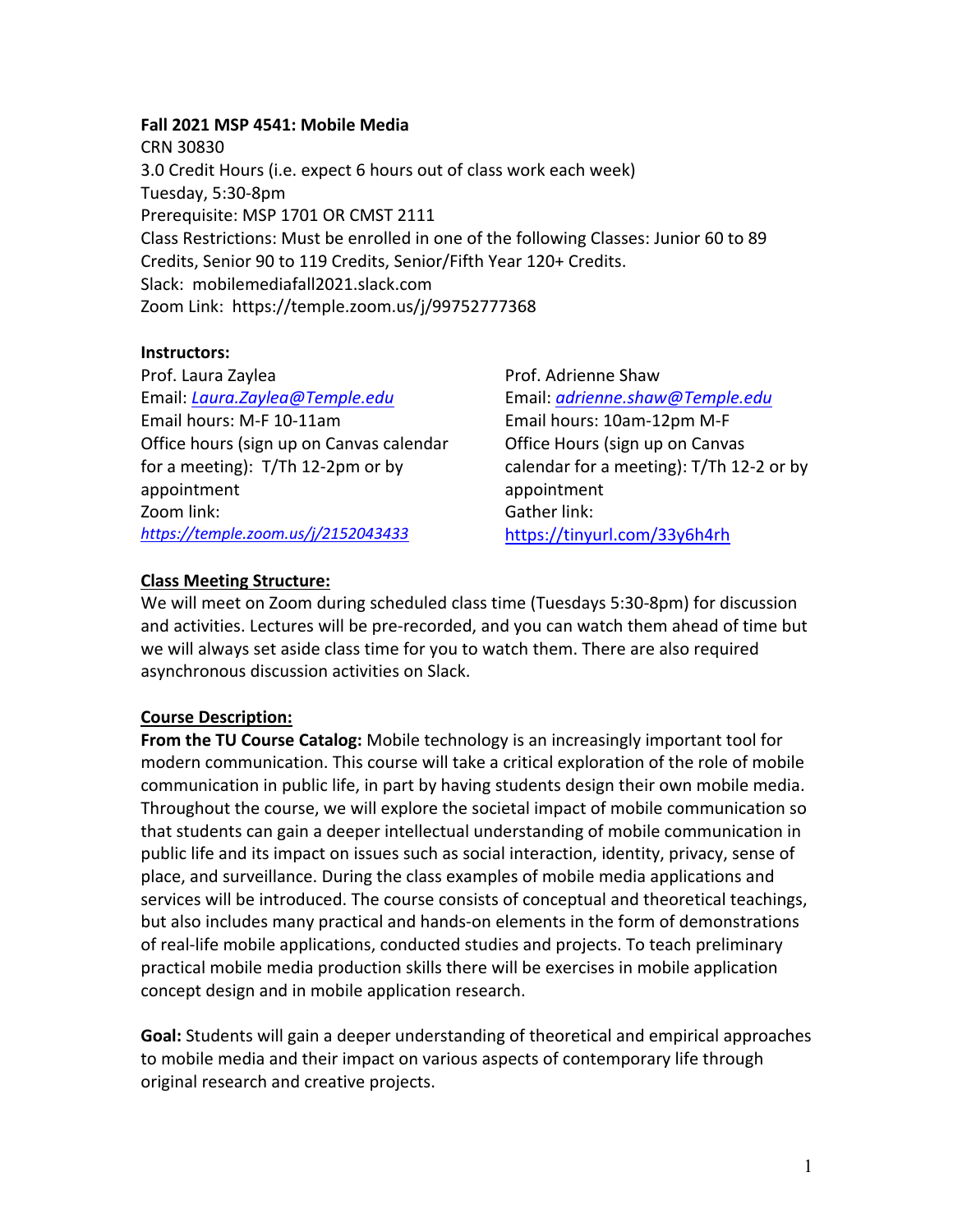# **Course Objectives:**

- Introduce theories and empirical research on mobile communication technologies
- Understand the history and politics of mobile technologies
- Write essays that connect course materials to specific topics
- Gain hands-on experience with creating a mobile media project
- Create an environment for productive critique and feedback
- Discuss scholarly readings and contemporary examples of their topics
- Tie in critical theories and research with hands-on production work

# **Assignment Types:**

There are four main assignment types for this course, worth **a total of 1000** points. You can find them listed by due date in the "modules" of the course on Canvas. There you will find the detailed instructions for each assignment as well as information on where/how it is submitted.

- **1. Regular participation (225 points):** This includes overall engagement (50 points), discussion questions (50 points), discussion and responses (100 points), the day one assignment (10 points), and Slack set up (15 points). See Canvas for additional details on the expectations for each of these.
- **2. Mobile Media Production Projects (450 points):** This semester we are focusing on three discrete sorts of mobile media: text, audio, and video. For each we will have a research day, where we will talk about research around a specific type of mobile media. The following week we will have "maker days" where you will engage in hands on production related to that type of mobile media. Following the "maker days" we will have a day where we talk about a unique feature of mobile media (geolocation, sociality, and interactivity) and how those features could connect to your creative projects. You will then have a small individual research-driven creative project due along with a short paper connecting your design/creative choices to the course readings for that unit. At the end of the semester, you will present all three of your projects to your classmates as you decide which one to refine for your final project.
	- a. Geolocation and Mobile Audio Project (100 points) and Paper (50 points)
	- b. Social interaction and Mobile Video Project (100 points) and Paper (50 points)
	- c. Interactive Mobile Text Project (100 points) and Paper (50 points)
- **3. Final Project (325 points):** Your final project will be to pick one of the earlier mobile media production projects and expand it into a richer and more complete project. You can use one of your earlier projects and/or accompanying papers as a starting point or start from scratch. Your final project, however, but be submitted along with a documentation video (which we will be discussing in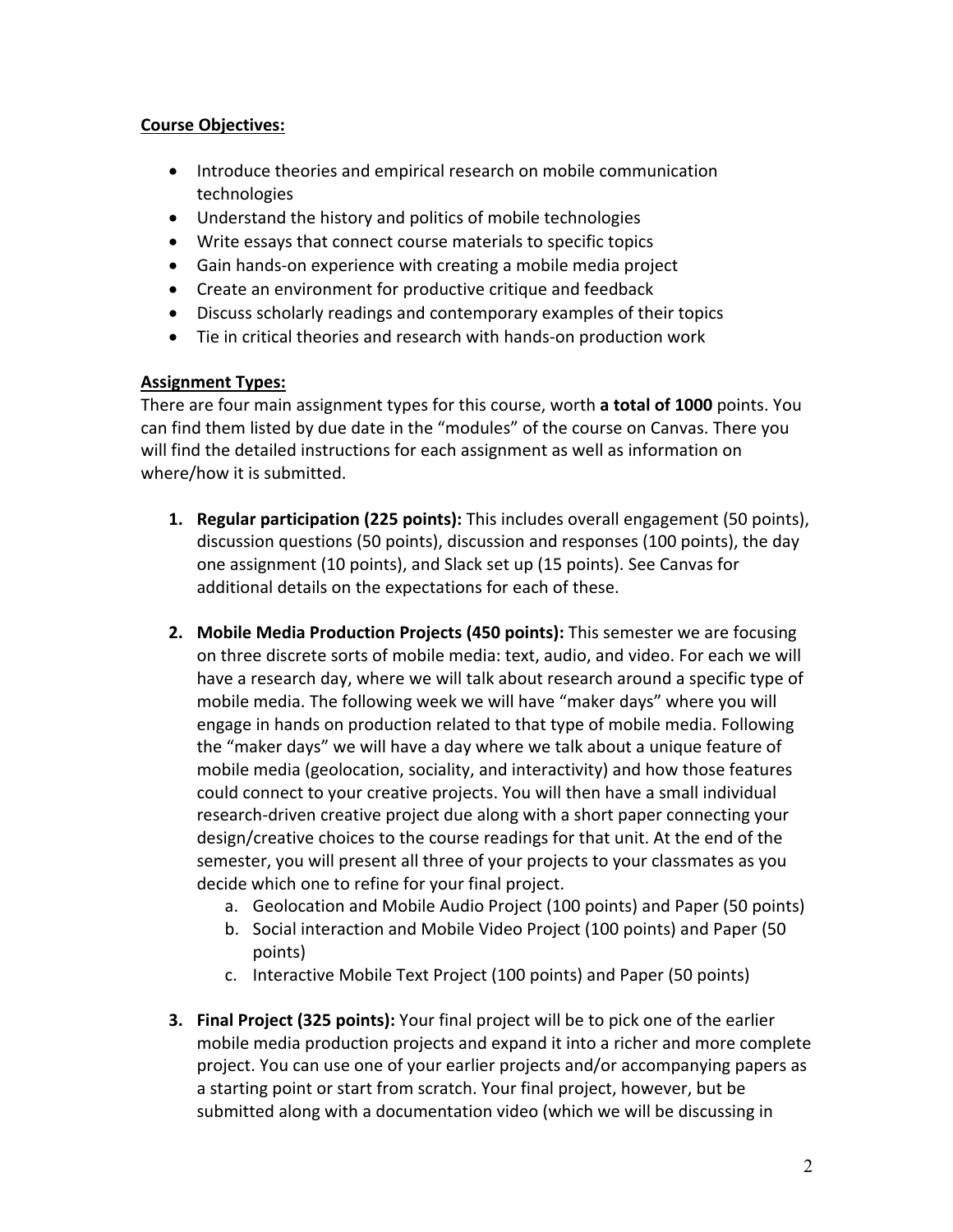class. On the last day of class, you will present your project to us and your classmates. You will then take any feedback you get to finish the project, which will be due along with a Final Reflection Paper on XXX.

- a. Final Project Presentation (50 points)
- b. Final Project (150 points)
- c. Final Documentation video (50 points)
- d. Final Reflection Paper (75 points)

Extra credit: As per Klein policy we are only allowed to make extra credit available to the entire class, thus we cannot give you a special extra credit assignment because you forgot to turn something in. Any extra credit will be announced to the whole course. Review the "extra credit" assignments page for existing options.

### **You can use Canvas to see a clear break down of assignments, points values, and use the "what if" tool to gauge your final grade.**

### **GRADES:**

Using the scale enumerated here, grades are determined:

| A 93-100        | B 83-86.9   | $C$ 73-76.9     | D 63-66.9       |
|-----------------|-------------|-----------------|-----------------|
| $A - 90 - 92.9$ | B-80-82.9   | $C - 70 - 72.9$ | $D - 60 - 62.9$ |
| B+ 87-89.9      | $C+77-79.9$ | $D+67-69.9$     | F Below 60      |

### **SYLLABUS CHANGES:**

Because we are dependent on technology and because we are human, there are some situations in which it might become necessary to change or adapt projects, in-class engagements and related course schedules. This syllabus, its assignments and related course calendars are subject to reasonable change and adaptation with the understanding that the changes shall not be punitive in nature and do not significantly interfere with the successful completion of course objectives. Any update to the course syllabus will be announced in class, posted on Canvas and Slack, and/or announced via Temple University email.

**Required Readings:** Readings for each week are available on Canvas under that week's folders in the Files section. The pages for each course day on Canvas list instructions, readings, and important reminders so please read these each week. The schedule also appears at the end of this syllabus. All readings are due on the date they are listed at the end of this syllabus.

**Fall 2021 Academic Calendar:** Per the academic calendar, the last day to add/drop a full term 16-week course is Tuesday, September 7th. The last day to withdraw is **Monday, December 6th.**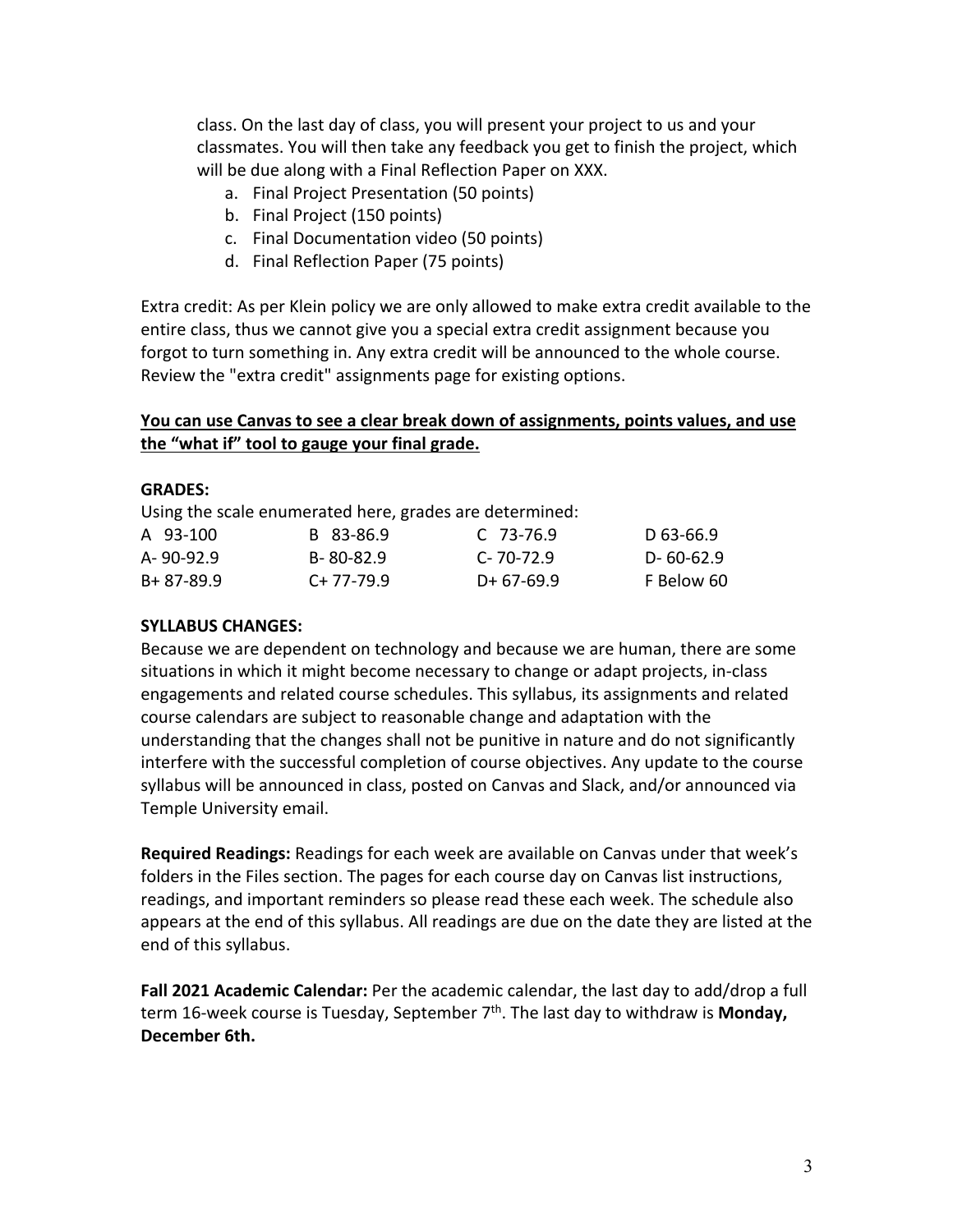| <b>FAQS</b>                                                                      |                                                                                                                                                   |  |  |  |
|----------------------------------------------------------------------------------|---------------------------------------------------------------------------------------------------------------------------------------------------|--|--|--|
| What should I call my professors?                                                | Dr. Shaw, Professor Zaylea                                                                                                                        |  |  |  |
| What pronouns do my professors use?                                              | She/her, she/her                                                                                                                                  |  |  |  |
| When/where are my professors' office<br>hours?                                   | See page 1                                                                                                                                        |  |  |  |
| Where should I ask questions about<br>assignments, the course, etc.?             | Slack #office-hours                                                                                                                               |  |  |  |
| Where should I ask for extensions/about<br>my grades?                            | Email, though we cannot tell you your<br>grades via email. Check Canvas for all<br>grades.                                                        |  |  |  |
| When will you answer my emails/Slack<br>message?                                 | During our email/Slack hours. See page 1.                                                                                                         |  |  |  |
| Can I get an extension/excused absence?                                          | See policies on both in the syllabus and on<br>Canvas.                                                                                            |  |  |  |
| Is there a textbook for this course?                                             | Nope! All readings are on Canvas.                                                                                                                 |  |  |  |
| Do I have to do all of the readings?                                             | Yes.                                                                                                                                              |  |  |  |
| When is this assignment due/where are<br>the instructions? Where do I submit it? | All of this information is on Canvas.                                                                                                             |  |  |  |
| How do $I?$                                                                      | Have you checked the how-to pages on<br>Canvas? If it's not there, post to #office-<br>hours.                                                     |  |  |  |
| Is there a final exam?                                                           | Nope!                                                                                                                                             |  |  |  |
| Do you post slides?                                                              | No, but all lectures (not discussions) are<br>recorded and will be linked on Slack. Post<br>questions to Slack #office-hours if you have<br>them. |  |  |  |
| When will our grades be posted?                                                  | Typically, within 1-2 weeks of the<br>assignment deadline.                                                                                        |  |  |  |
| Who is grading this assignment?                                                  | Dr. Shaw and Prof. Zaylea share grading<br>responsibilities for this course.                                                                      |  |  |  |
| Can you write me a letter of<br>recommendation?                                  | Sure, but check the instructions on Dr.<br>Shaw's website before you ask either of us:<br>https://adrienneshaw.com/letters-of-<br>recommendation/ |  |  |  |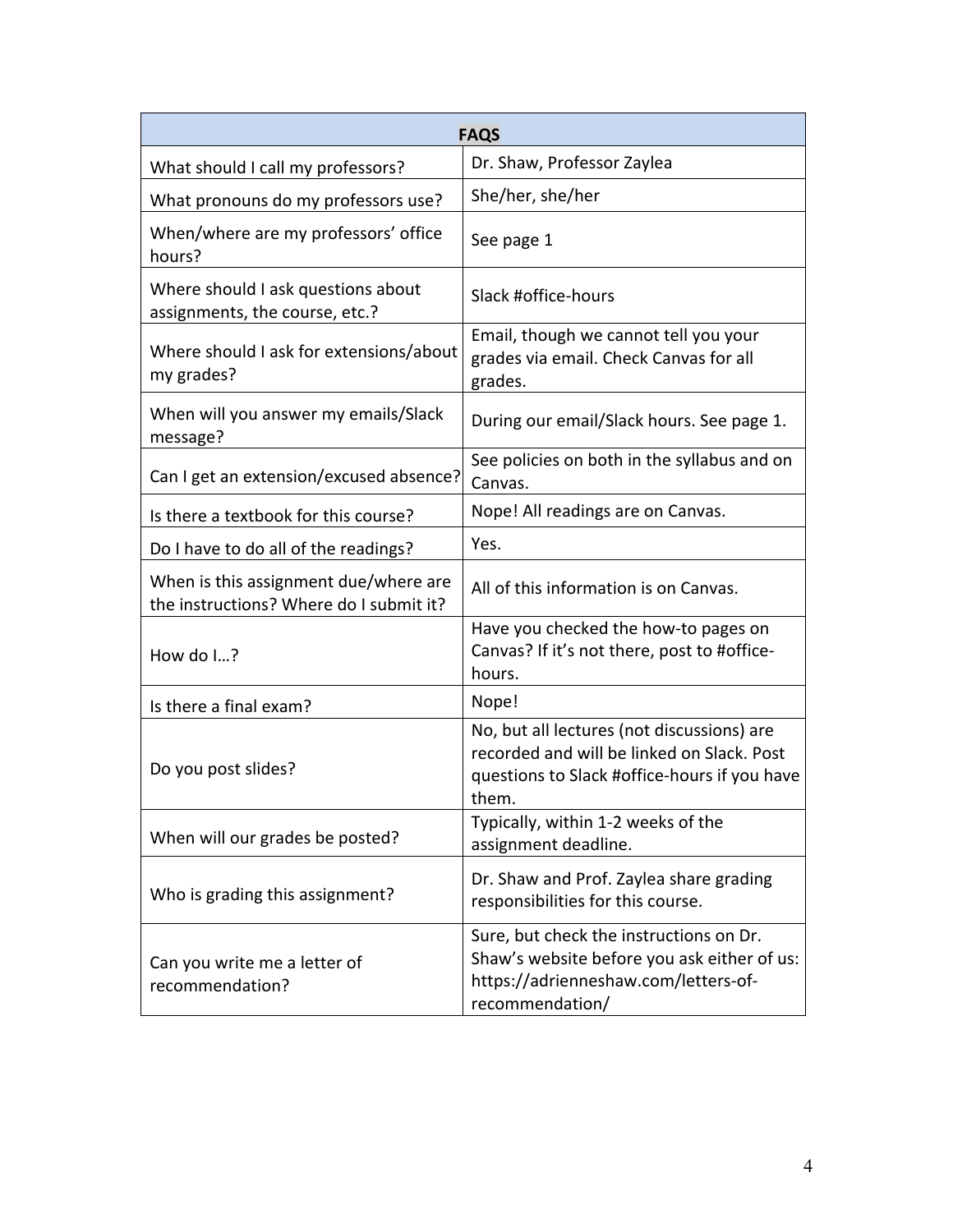| <b>Course Schedule</b> |                                                     |                                                                    |                                                               |  |  |
|------------------------|-----------------------------------------------------|--------------------------------------------------------------------|---------------------------------------------------------------|--|--|
| Date                   | <b>Topics</b>                                       | Due before or in class                                             | Due the following<br>Sunday by 11pm                           |  |  |
| Aug. 24                | Introductions<br>and Intro to<br><b>Mobile Text</b> | See Reading List<br>Day One Assignment                             | Set up Slack account<br>and join team                         |  |  |
| Aug. 31                | Mobile<br>Multimedia<br>Intro                       | See Reading List<br>Discussion questions (x2 by<br>noon)           |                                                               |  |  |
| Sept. 7                | Mobile Audio<br>Research day                        | See Reading List<br>Discussion questions (x2 by<br>noon)           |                                                               |  |  |
| Sept.<br>14            | Mobile Audio<br>Maker day                           | See Reading List<br>Discussion questions (x2 by<br>noon)           |                                                               |  |  |
| Sept.<br>21            | Geolocative<br>Mobile Media                         | See Reading List<br>Discussion questions (x2 by<br>noon)           | Geolocation and<br>Mobile Audio Projects<br>and Papers        |  |  |
| Sept.<br>28            | Mobile Video<br>Research day                        | See Reading List<br>Discussion questions (x2 by<br>noon)           |                                                               |  |  |
| Oct. 5                 | Mobile Video<br>Maker day                           | See Reading List<br>Discussion questions (x2 by<br>noon)           |                                                               |  |  |
| Oct. 12                | Social Mobile<br>Media                              | See Reading List<br>Discussion questions (x2 by<br>noon)           | Social Interaction and<br>Mobile Video Projects<br>and Papers |  |  |
| Oct. 19                | Mobile Text<br>Research Day                         | See Reading List<br>Discussion questions (x2 by<br>noon)           |                                                               |  |  |
| Oct. 26                | <b>Mobile Text</b><br>Maker Day                     | See Reading List<br>Discussion questions (x2 by<br>noon)           |                                                               |  |  |
| Nov. 2                 | Interactive<br>Mobile Media                         | See Reading List<br>Discussion questions (x2 by<br>noon)           | Interactive Mobile<br><b>Text Project and Paper</b>           |  |  |
| Nov. 9                 | Workshop Day                                        | Come to class with sharable<br>versions of your<br>projects/papers |                                                               |  |  |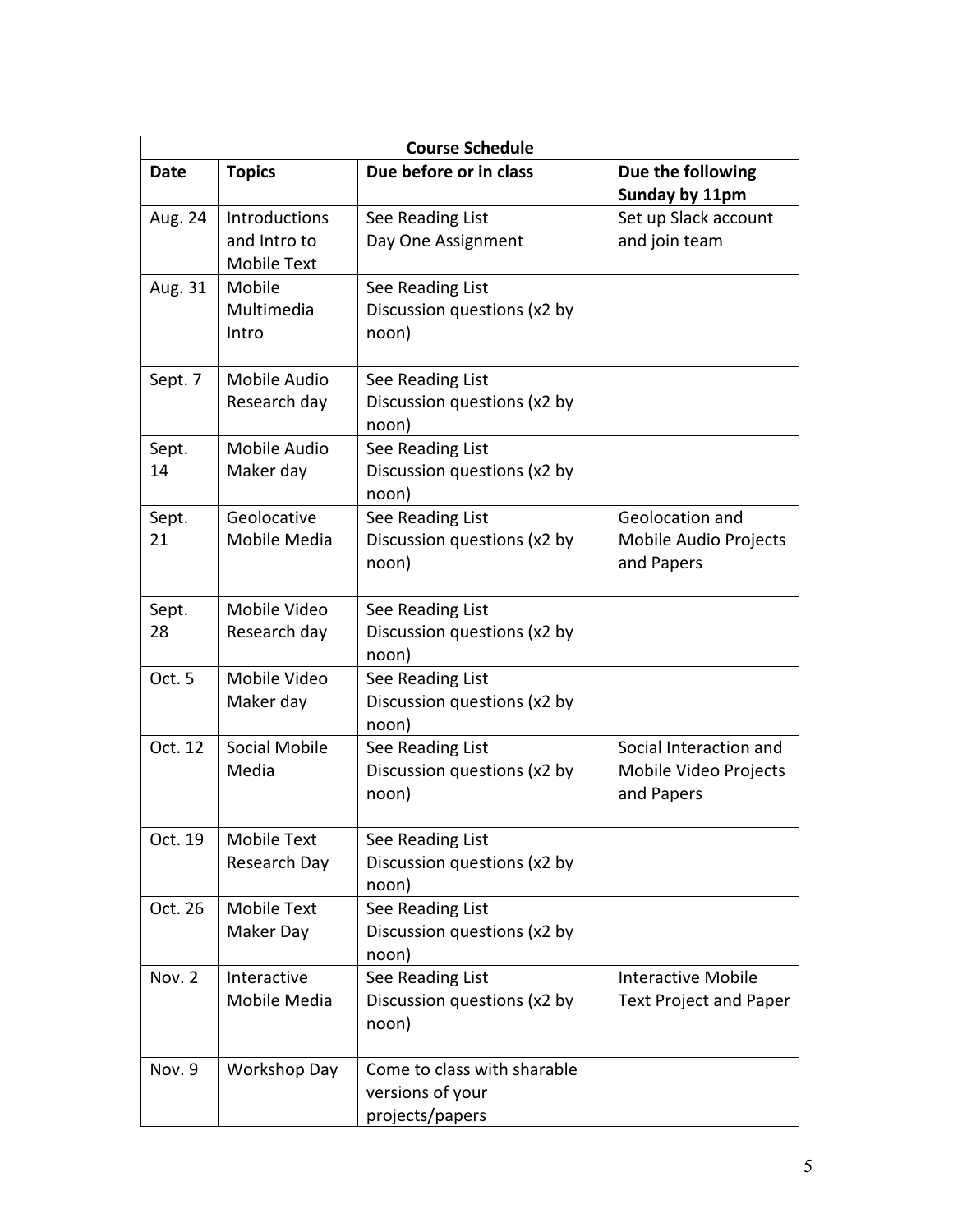|                                     |               | Nov. 16   Documentation   Come to class knowing which |  |  |
|-------------------------------------|---------------|-------------------------------------------------------|--|--|
|                                     | Video         | project you are working on for                        |  |  |
|                                     | Workshop Day  | your final project                                    |  |  |
| Nov. 26 NO CLASS THANKSGIVING BREAK |               |                                                       |  |  |
| Nov. 30                             | Presentations | <b>DUE IN CLASS: Presentation</b>                     |  |  |

Your Final Project with Documentation Video and Paper are due **DECEMBER 10 by 11pm via Canvas.**

# **Reading List**

**Note**: There are guiding questions on the Canvas page for each class day. Use these to guide your reading. In addition, there are reference readings listed on Canvas. These are not required but may help as you work on your assignments. The readings listed here are the ones your discussion questions should be about by noon on that class day.

# **Week 1- August 24: Intro and Overview**

- **DUE: Day One Assignment**
- **Farman, Jason.** (2012). "Historicizing Mobile Media: Locating Transformations of Embodied Space," in N. Arceneaux & A. Kavoori (Eds), *The Mobile Media Reader* (pp. 9-22). New York: Peter Lang.
- **Also review** the *Wikipedia* entry on Mobile media (link on Canvas)

# **DUE: Slack Set Up by August 29, 11pm**

# **Week 2- August 31:** Mobile Multimedia Intro

- **Kakihara, Masao & Sorensen, Carsten.** (2001). Expanding the 'Mobility' Concept. *SIGGROUP Bulletin, 22*(3), 33-37.
- **Light, Ben, Burgess, Jean, & Suguay, Stefanie.** (2018). The walkthrough method: An approach to the study of apps. New Media and Society 20(3): 881-900.

# **Week 3- September 7:** Mobile Audio Research Day

- **Hilmes, Michele.** (2002). Rethinking Radio. In M. Hilmes and J. Lovigilo (eds.) *Radio Reader: Essays in the cultural history of radio* (pp. 1-20). New York: Routledge.
- **Bull, Michael.** (2006). "Investigating the culture of mobile listening: From Walkman to iPod," in K. O'Hara and B. Brown (eds.), Consuming Music Together: Social and Collaborative Aspects of Music (pp. 131–149). Amsterdam: Springer.
- **Arceneaux, Noah.** (2014). "Small, cheap, and out of control: Reflections on the transistor radio," In Goggin, G., & Hjorth, L. (Eds.). (2014). The Routledge companion to mobile media (Pg. 125-134. ). New York: Routledge.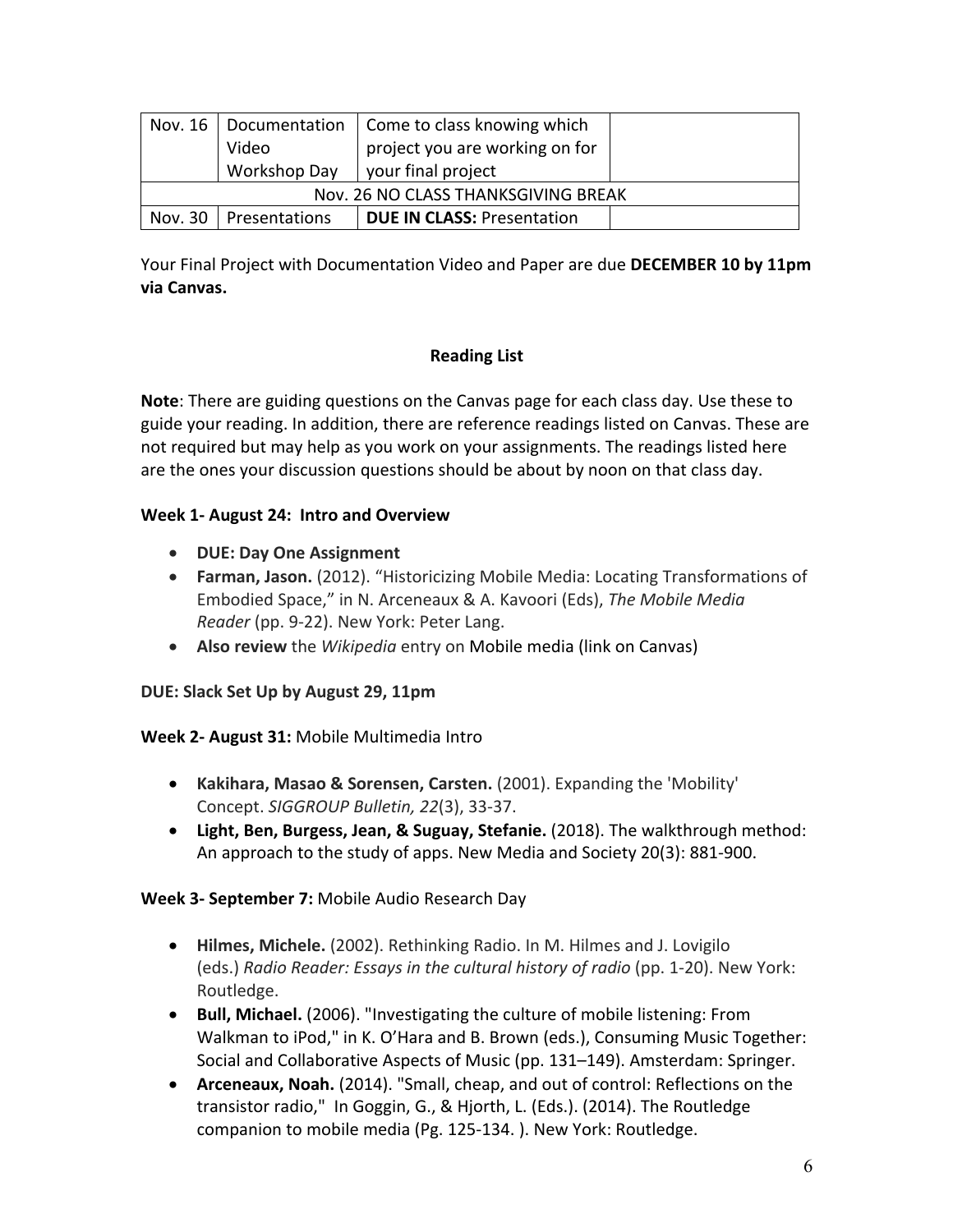• **Murray, Sarah.** (2019). Coming-of-age in a coming-of-age: The collective individualism of podcasting's intimate soundwork. Popular Communication 17(4): 301-316. https://doi.org/10.1080/15405702.2019.1622117

### **Week 4- September 14:** Mobile Audio Maker Day

- **Seaward, Matthew Ronnie.** (2015). Urban Soundscapes as Narrative: Intentions and Interpretations of Field Recordings. Journal of Radio & Audio Media, 22(2), 299-303. https://doi.org/10.1080/19376529.2015.1083362
- **Lane, Cathy & Carlyle, Angus.** (2013). *In the Field: The Art of Field Recording*  (pp.85-96). Devon, UK: Uniformbooks.
- **Please see Canvas** for links to tutorial videos and examples of creative projects.

# **Week 5- September 21: Geolocative Mobile Media**

- **de Souza e Silva, Adriana.** (2013). Location-aware mobile technologies: Historical, social, and spatial approaches. *Mobile Media & Communication* 1(1): 116-121.
- **Liao, Tony & Humphreys, Lee.** (2014). Layar-ed Places: Using Mobile Augmented Reality to Tactically Re-Engage, Re-Produce, and Re-Appropriate Public Space. New Media & Society 17(9): 1418-1435.
- **Farman, Jason.** (2014). "Storytelling with mobile media: Exploring the intersection of site-specificity, content, and materiality." In Goggin, G., & Hjorth, L. (Eds.). The Routledge companion to mobile media (Pg. 529-537). New York: Routledge.

# **DUE: Geolocation and Mobile Audio Projects by September 26, 11pm**

### **Week 6- September 28: Mobile Video Research Day**

- **Christian, Aymar Jean.** (2012). "Not TV, not the web: Mobile video between openness and control," in N. Arceneaux & A. Kavoori (Eds), *The Mobile Media Reader* (pp. 87-101). New York: Peter Lang.
- **Rein, Katharina and Venturini, Tommaso.** (2018). Ploughing digital landscapes: How Facebook influences the evolution of live video streaming. *New Media & Society* 20(9): 3359-3380.
- **Omar, Bahiyah & Dequan, Wang. (2020).** Watch, share or create: The influence of personality traits and user motivation on TikTok mobile video usage. International Journal of Interactive Mobile Technologies. 14(4): 121-137.DUE: Mobile Video Project by October 25, 11pm

**Skim** but don't post discussion questions about:

• Sperling, Nicole. (2020, May 11). Jeffrey Katzenberg Blames Pandemic for Quibi's Rough Start. New York Times. Retrieved from https://www.nytimes.com/2020/05/11/business/media/jeffrey-katzenbergquibi-coronavirus.html (PDF in Files for this week)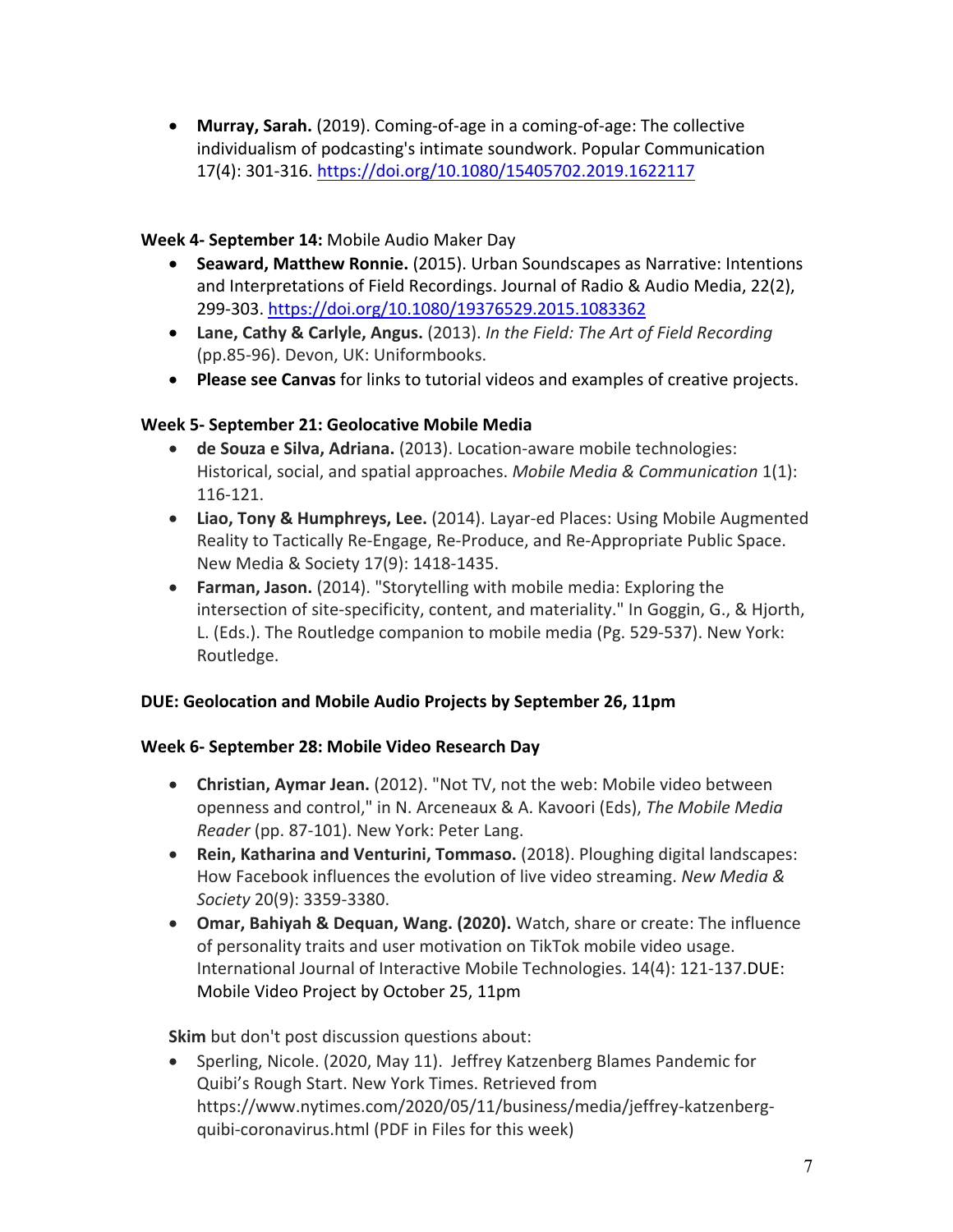• Aquilina, Tyler. (2020, May 6). What you need to know about Quibi, Jeffrey Katzenberg's bite-size streaming service. Entertainment Weekly. Retrieved from https://ew.com/tv/2019/06/13/quibi-projects-jeffrey-katzenberg/ (PDF in Files for this week)

### **Week 7- October 5: Mobile Video Maker Day**

- **Chapter 7 from Berry, Marsha.** (2017). *Creating with mobile media.* Cham, Switzerland: Palgrave MacMillian.
- **Please see Canvas** for links to tutorial videos and examples of creative projects.

### **Week 8- October 12: Social Mobile Media**

- **Ling, Rich.** (2014). "Theorizing mobile communication in the intimate sphere," In Goggin, G., & Hjorth, L. (Eds.). The Routledge companion to mobile media (Pg. 32-41). New York: Routledge.
- **Humphreys, Lee.** (2012). "Connecting, Coordinating, Cataloguing: Communicative Practices on Mobile Social Networks," Journal of Broadcasting & Electronic Media, 56(4): 494-510.
- **Arceneaux, Noah.** (2012). "CB Radio: Mobile social networking in the 1970s," In N. Arceneaux & A. Kavoori (Eds), The Mobile Media Reader (pp. 55-68). New York: Peter Lang.

# **DUE: Social Interaction and Mobile Video Projects and papers by October 17, 11pm**

### **Week 9- October 19**: Mobile Text Research Day

- Chapter 4 from **Milne, Esther**. (2010). Letters, postcards, email technologies of presence. New York: Routledge.
- Chapter 4 from **Deibert, Ronald J.** (1997). Parchment, Printing, and Hypermedia: Communication in world order transformation. New York: Columbia University Press.
- **Ballatore, Andrea and Natale, Simone**. (2015). E-readers and the death of the book: Or, new media and the myth of the disappearing medium. New Media & Society 18(10): 2379-2394.

### **Week 10- October 26: Mobile Text Maker Day**

- **Jackson, Helen.** (2017). Seeing and knowing Titanic Belfast using augmented reality: an auto-ethnographic view. *Journal of Media Practice*, *18*(2/3), 154–170.
- **Please see Canvas** for links to tutorial videos and examples of creative projects.

**Week 11- November 2: Interactive Mobile Media**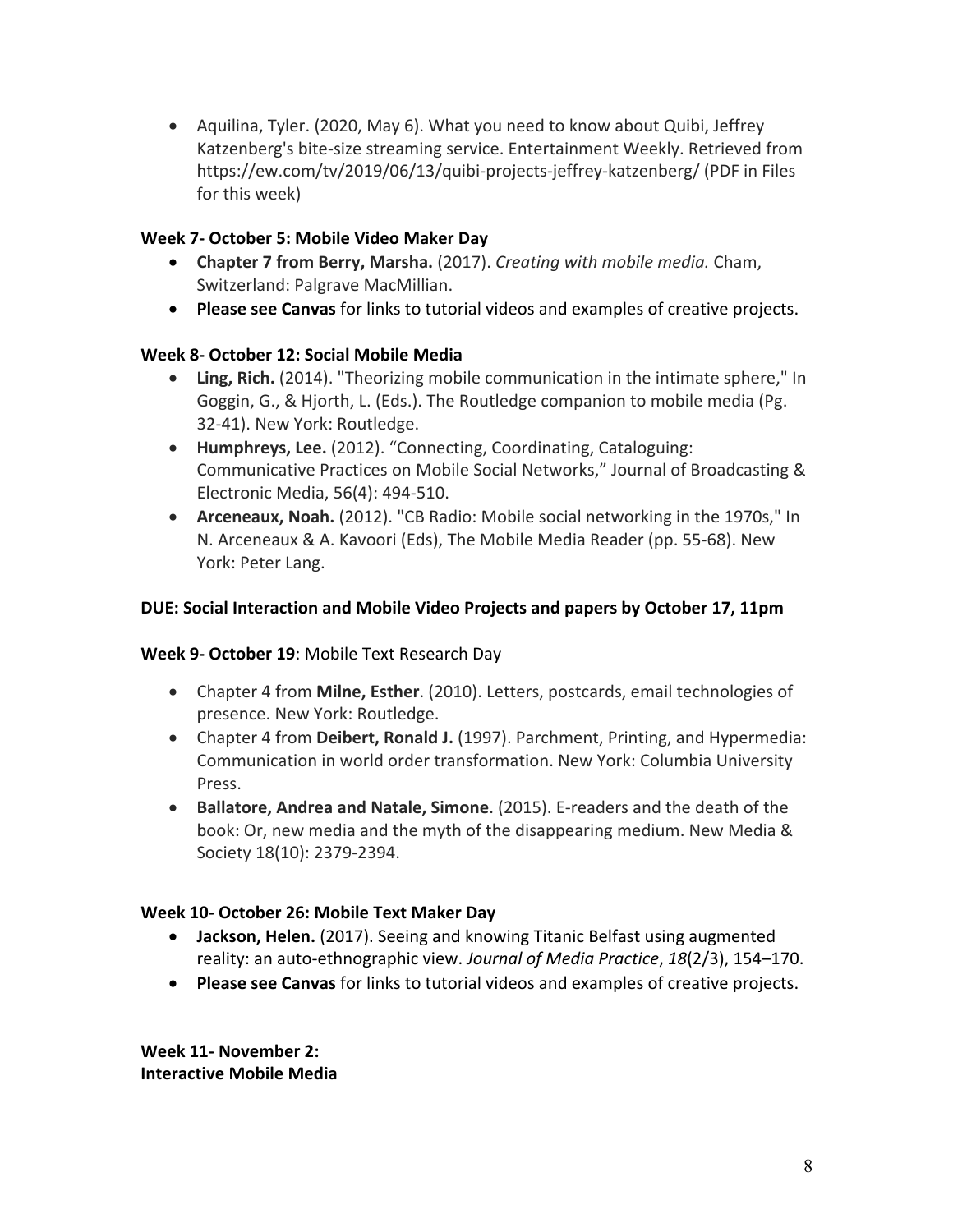- **Stromer-Galley, Jennifer.** (2004). Interactivity-as-product and interactivity-asprocess. *The Information Society* 20(5): 391-394.
- **Richardson, Ingrid & Hjorth, Larissa**. (2014). "Mobile games: From Tetris to Foursquare" In Goggin, G., & Hjorth, L. (Eds.) The Routledge companion to mobile media (Pg. 257-266). New York: Routledge.
- **Humphreys, Lee. (2016)** Involvement shield or social catalyst: Thoughts on sociospatial practice of Pokémon GO. Mobile Media and Communication 5(1): 15-19.
- **Balmford, William & Davies, Hugh.** (2019). Mobile Minecraft: Negotiated space and perceptions of play in Australian families. *Mobile Media & Communication* 00(0): 1-19. DOI: 10.1177/2050157918819614

### **DUE: Interactive Mobile Text Projects and Papers by November 7, 11pm**

### **Week 12- November 9:** Workshop, bring copies of all three projects and papers

**Week 13- November 17:** Documentation video workshop

• **Please see Canvas** for links to documentation video examples

### **Week 14- November 24:** NO CLASS/THANKSGIVING BREAK

**Week 15- December 1:** Presentation Day in class see Canvas for Details

### **December 10: DUE 11pm Final Projects and Final Reflection Papers**

**COURSE POLICIES:** There are more detailed descriptions of the late assignments, attendance, disabilities and accommodations, and inclusivity policy available on Canvas.

**Recording Policy:** We will not be recording live discussions (unless required by DRS accommodations) except if the class decides it is necessary on a given day and everyone agrees to the recording. No one in this class should be recorded without their expressed consent (including instructors). Lectures are pre-recorded and available via Slack.

**Absence and Lateness Policy:** We will be meeting in live discussion sessions on Zoom Tuesdays 5:30-8:00 pm. Knowing that internet access can be inconsistently reliable and other problems may arise, however, you will not be penalized if you miss a given zoom session. Your "engagement" grade will be negatively affected if you never make the synchronous zoom meetings. However, if you miss a day here or there, there are asynchronous ways to earn points. See the "course engagement" assignment for more details. We do ask that EVERYONE do everything they can to attend our first class and each "presentation day" during the semester.

**Late Assignments:** Due dates are in place to structure the course and to help all of us organize our time. There is also a time after which an assignment can no longer meet its pedagogical goals. For that reason, **assignments due in or before class (such as**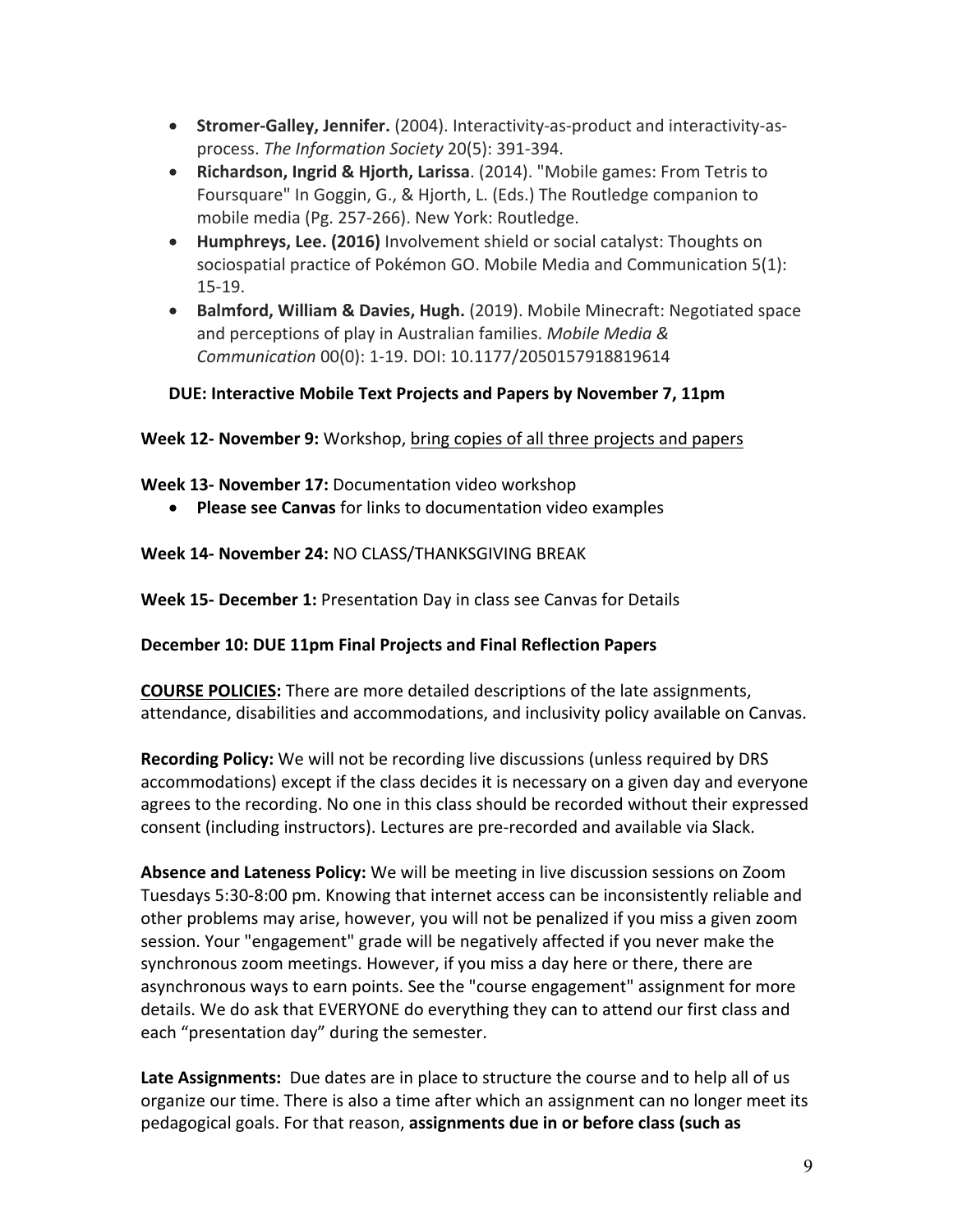**discussion questions and presentations) cannot be accepted late.** If an assignment is due in class and you will not make it, submit it anyway. For other individual assignments, we are willing to grant you a **negotiable, no penalty extension** if you contact us by the due date/time. When writing (**to both of us**) indicate what date/time you plan on submitting the assignment. We retain the right to tell you if the extension is unacceptably long but until you hear from us assume the extension is granted. Note, however, that if you do not submit the assignment by the scheduled deadline, we cannot guarantee you will get comments on your assignment (just a score/grade). If you do not contact us OR fail to meet your proposed extended deadline, you will receive a zero for the assignment (no exceptions).

**Inclusivity Policy:** There is an inclusivity policy on Canvas. We will read this together on the first day of class. By enrolling in this course, you agree to abide by the following inclusivity policy, committing yourself to promoting a safe and inclusive classroom for all students, guests, and instructors.

**Range of Possible Costs:** This course has no required course materials that must be purchased.

**Accommodations and Basic Needs:** The need for any accommodations should never get in the way of your access to education. We will do our best to work with any student who requires accommodations and to minimize the access barriers posed by course structures and materials. Similarly, if you find yourself struggling to meet your own basic needs, there are a variety of resources available to you we can help you with. See Canvas for additional details, contact details for University services, as well provisions for students with children, chronic illness, etc.

**Academic Honesty/Originality of work:** Plagiarism is the representation of someone else's ideas, quotations, or research as your own. It is a form of theft. Passing off someone else's work as your own is a failing offense in the classroom, and a firing offense in the professional world. Violations or attempted violations of academic honesty include, but are not limited to, cheating, fabrication, and plagiarism. You should not be submitting work for this class that was originally completed for another class. All written assignments must enclose directly quoted material inside quotation marks, include in-text parenthetical citations for all material drawn from another source (including direct quotations, summaries, and paraphrased material), and include a works cited list. All citations must be formatted in APA (American Psychological Association) style. It is worth noting that plagiarism and academic dishonesty are not limited to written text. Using copyright-protected music, images or video clips without proper citations and/or unauthorized collaboration without prior approval and/proper credits is also a form of academic dishonesty. If you have questions about what can or cannot be included in a project, or how to properly cite material, please speak with the course instructors *before* the project is due. **PLAGIARISM IS NOT TOLERATED,** there is a structure of penalties for plagiarism listed on Canvas. Instances of plagiarism and/or cheating will be reported to the University Disciplinary Committee at our discretion.